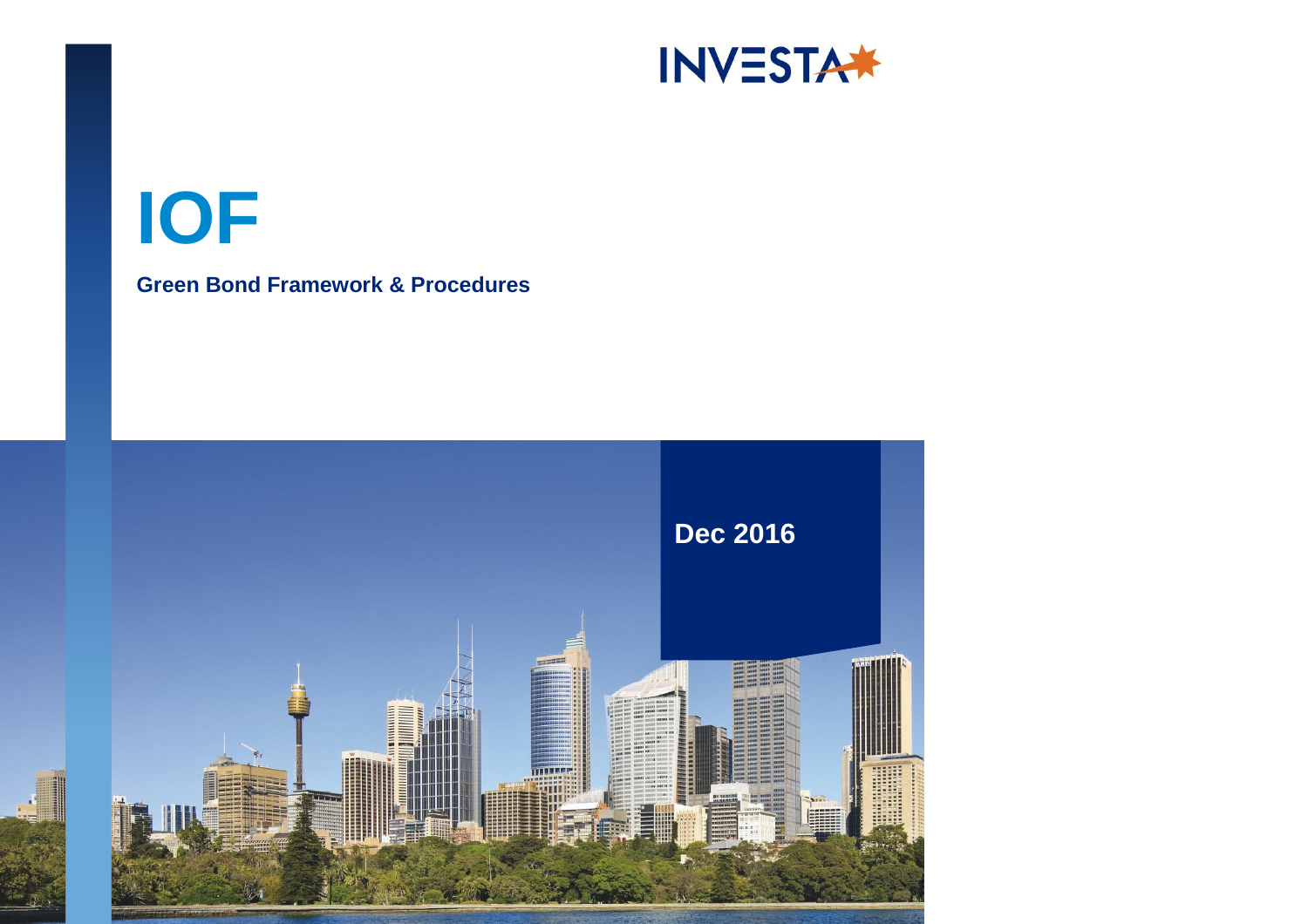# Contents

| 2.1 |  |
|-----|--|
|     |  |
|     |  |
|     |  |
|     |  |
|     |  |
|     |  |
|     |  |
|     |  |
|     |  |
|     |  |
|     |  |
|     |  |
|     |  |
|     |  |
|     |  |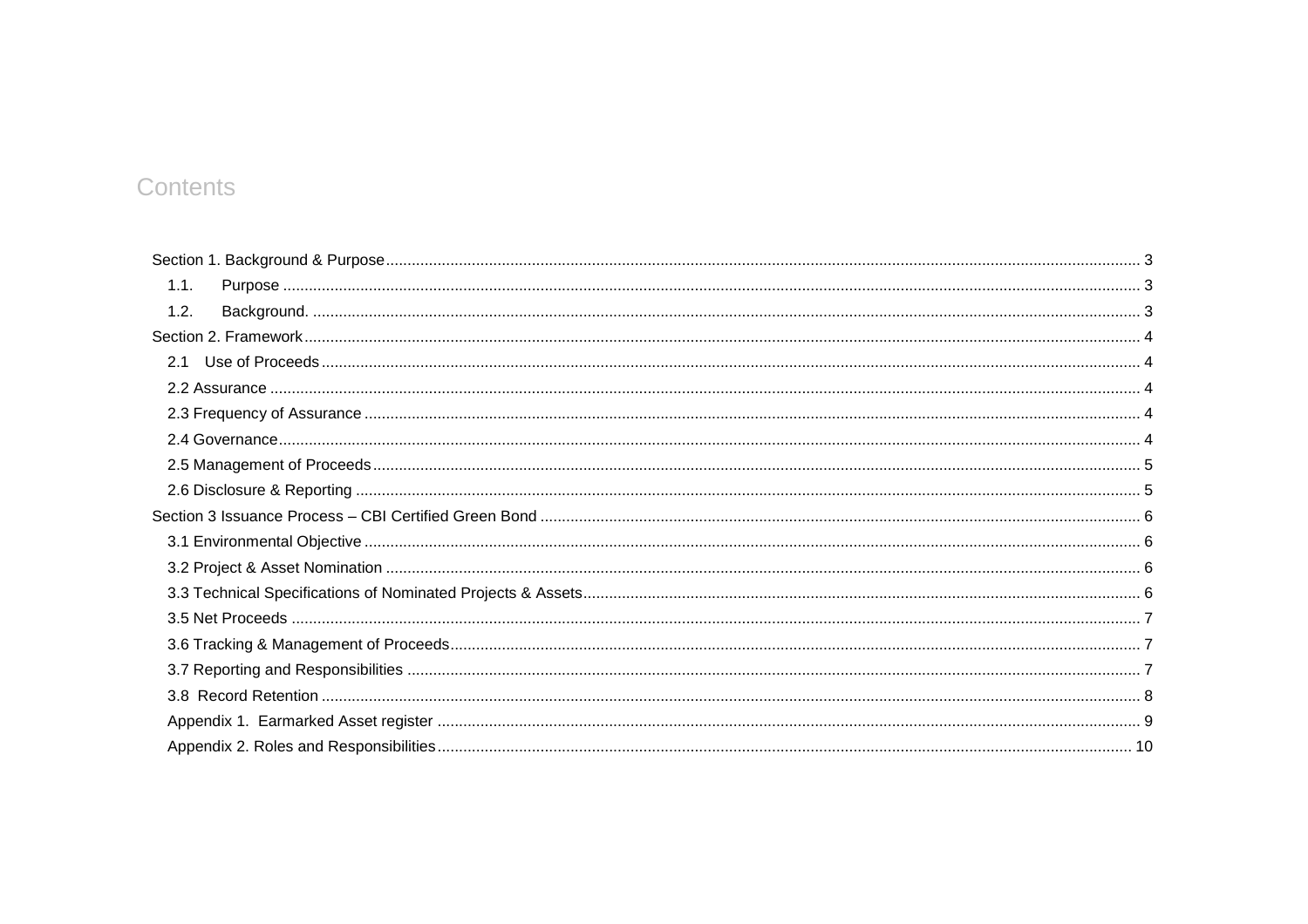# <span id="page-2-1"></span><span id="page-2-0"></span>**Section 1. Background & Purpose**

# 1.1.Purpose

The Purpose of this paper is to set out the framework for the issuance of Green Bonds by Investa Office Fund (IOF), and to define the policies and procedures which have been implemented to support and maintain all Green Bonds subsequently issued.

# <span id="page-2-2"></span>1.2.Background.

With a proven track record of more than ten years of continual performance improvement, Investa Property Group remains a global leader in sustainability. These achievements were recently recognised by the Global Real Estate Benchmark (GRESB) results, in particular awarding IOF 13<sup>th</sup> in the global listed office sector. In 2015 IOF was one of two ASX listed companies to be included in the CDP Climate Leadership A List.

Investa recently committed to a carbon reduction strategy, "*Getting to Zero*", (the Strategy) which sets ambitions carbon reduction targets, in alignment with the 2015 Paris Conference of Parties global commitment to a 2° future. The Strategy outlines a path to a net zero emissions target by 2040, delivering both an industry leadership position, and ensuring the portfolio of assets are continually reducing emission intensities. The target has been underpinned by the Science Based Targets framework and models, which ensure the reductions are in alignment with the climate science, limiting global warming to 2<sup>0</sup>.

A key factor in implementing the Strategy is funding, and Investa has received the endorsement of its Board to access the debt capital markets and enable IOF to issue Green Bonds as part of its on-going funding program.

Investa is acutely aware of the growing momentum behind investor demand for low/zero carbon economy investment opportunities particularly in the wake of the Paris Agreement. It recognises that to continue to attract investment, it must position itself not only as a viable, responsible investment option, but as a leader in sustainability.

Investa therefore applauds the growth of the Green Bond market and views engagement in it as a means to:

- Reinforce its corporate sustainability leadership, and commitment to a transition to a low carbon economy
- Support the growth of the sustainable/green finance market generally
- Respond to a rapidly increasing investor awareness of the climate change imperative, and the role of finance in avoiding catastrophic impacts
- Future-proof the sustainability of the IOF funding program by opening up investment opportunities for a wider group of investors.

With the support of the IOF team, Investa has outlined a roadmap towards successful Green Bond issuance. This roadmap includes the development of a Green Bond framework as well as implementation of processes and protocols to ensure successful issuance on an on-going basis and maintenance of issuance integrity throughout of the life of all Green Bonds issued by IOF.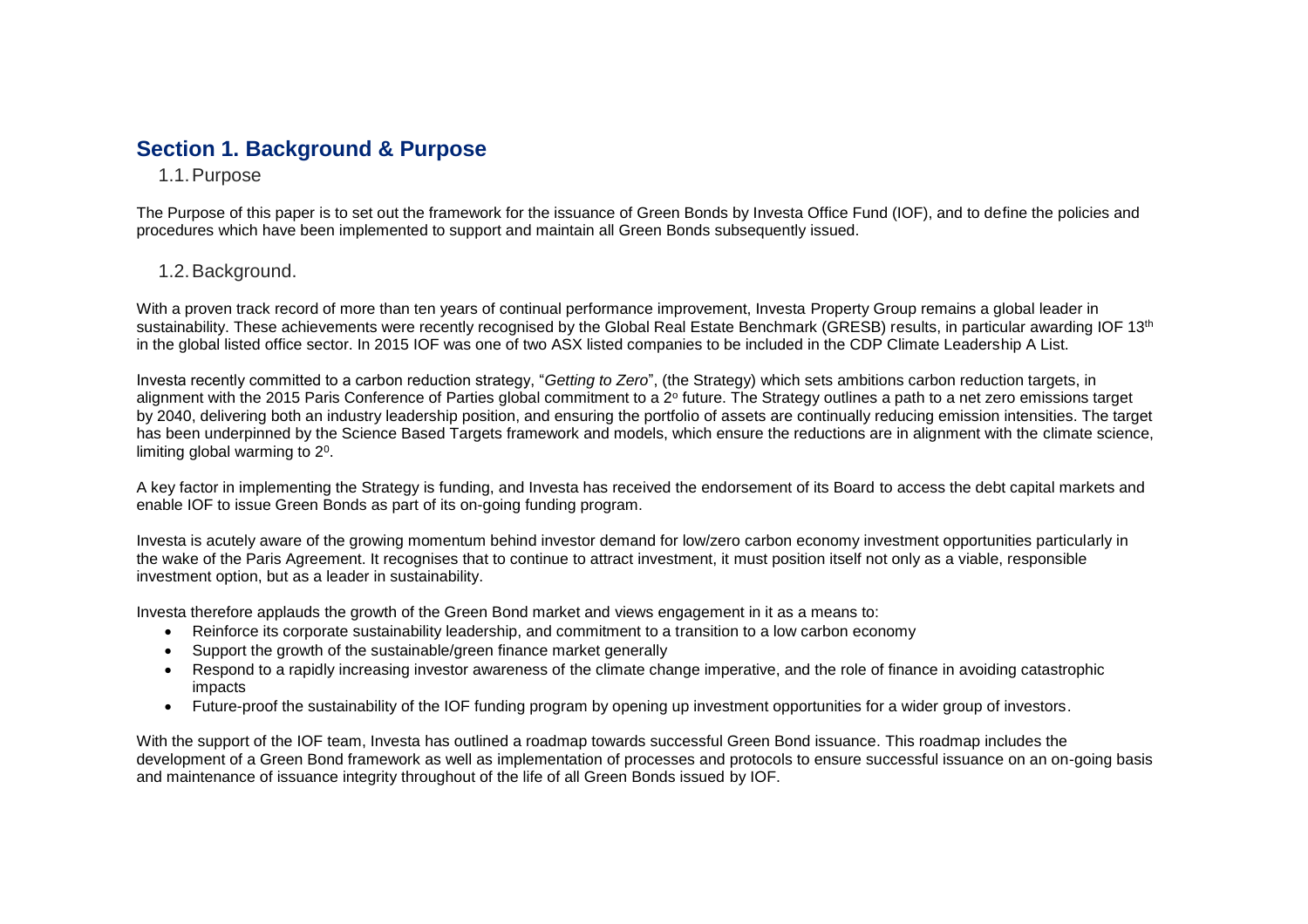# <span id="page-3-0"></span>**Section 2. Framework**

## <span id="page-3-1"></span>2.1Use of Proceeds

The critical factor in Green Bond issuance is the use of proceeds. Given Investa's carbon reduction strategy and leadership objective in sustainable management in the property sector, Investa plans to apply IOF's Green Bond proceeds to low carbon building projects that meet the low carbon buildings criteria set out in the Climate Bonds Initiative (CBI) standards from time to time. See section 2.2 below for further information about the CBI.

#### <span id="page-3-2"></span>2.2 Assurance

A second critical factor in issuing Green Bonds is validating their sustainability credentials. There are various ways to undertake this, and given Investa's commitment to real time data collection, analysis and continual evidence based improvement, IOF has chosen to issue its Green Bonds on the basis that it will seek assurance either in the form of a second party opinion or a verified third party certification.

With regards to the latter, for example, the CBI provides certification of Green Bonds on the basis of prescriptive standards with assessment criteria against specific asset classes. CBI requires verification from an approved assurer that the standards and criteria are met before providing certification to a Green Bond issuer.

## <span id="page-3-3"></span>2.3 Frequency of Assurance

Whichever of the two forms of assurance are used, Investa will engage an appropriate external assurance provider to independently assure each of its Green Bond issuances on a pre-issuance basis and within 6 months post-issuance.

Thereafter, it will seek assurance every two years during the tenor of each of the bonds on issue. Assurance statements will be reported to investors in line with Investa's usual annual reporting cycle, and will be made available on Investa's website.

#### <span id="page-3-4"></span>2.4 Governance

In order to govern the IOF Green Bond Framework and, critically, to decide upon use of Green Bond proceeds as issuances are contemplated, Investa will include a standing Green Bond Progress yearly agenda item on the independent responsible entity board of the trusts that comprise of Investa Office Fund.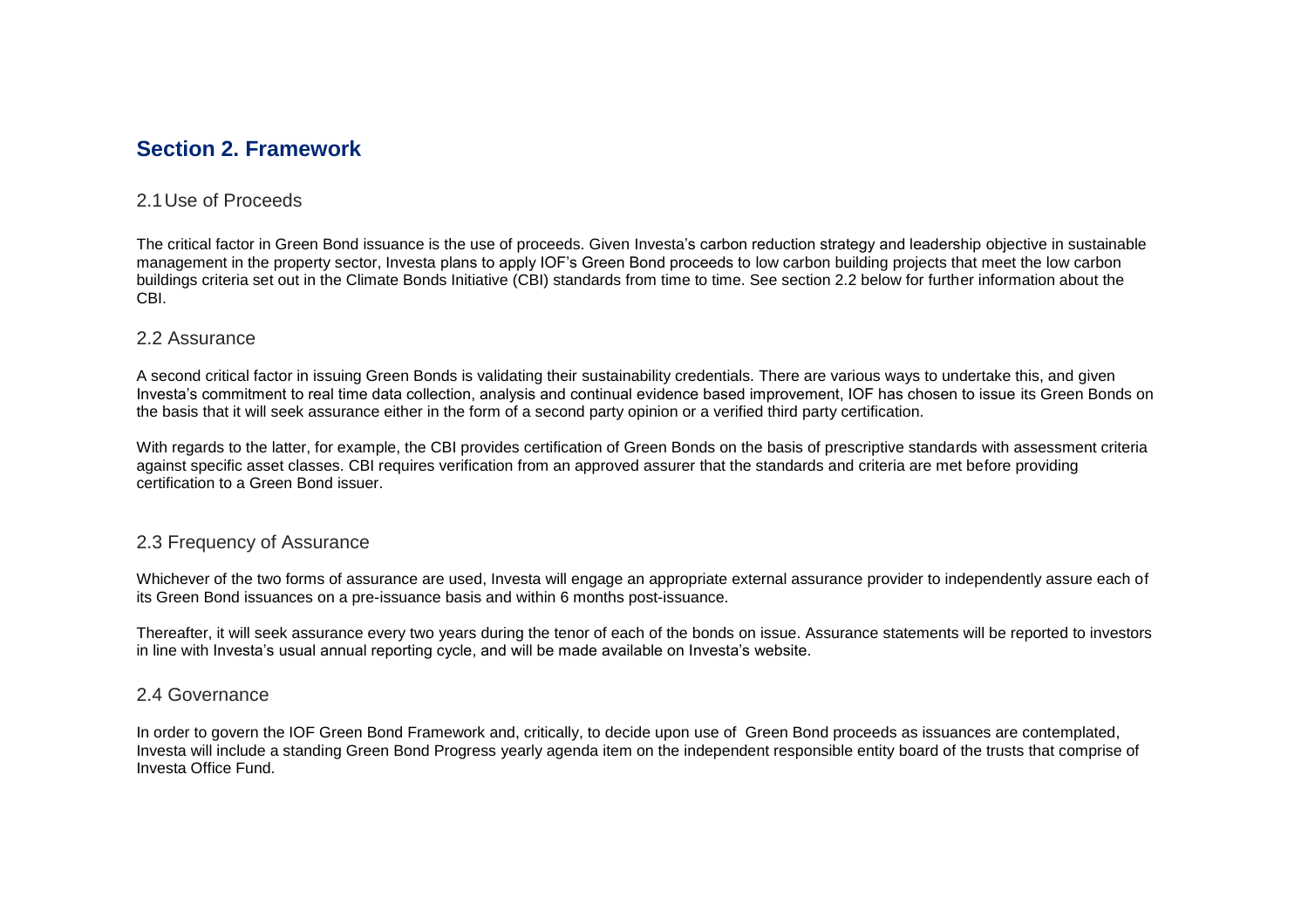The responsible entity board of the Investa Office Fund is attended by the independent board of Investa Listed Funds Management Limited and Investa Executive teams. Details in relation to the composition of the responsible entity board can be found on the Investa website.

*Note: the Green Bond Framework and related activities will be undertaken in unison with Investa's extensive policy suite and operational processes with respect to matter such as sustainability, fund management, finance and legals. It will not override any existing policies or procedures.*

## <span id="page-4-0"></span>2.5 Management of Proceeds

Investa will track the receipt and use of proceeds via its internal information systems. This will include:

- ensuring proceeds are appropriately placed either upon issuance or within 12 months
- appropriately investing unallocated proceeds or surplus funds if they arise.

# <span id="page-4-1"></span>2.6 Disclosure & Reporting

Investa recognises investor interest in transparency and intends to provide information to investors in keeping with its end of financial year reporting programme.

For, IOF Green Bonds, Investa will:

- disclose the Green Bond Framework prior to the first issuance and make it permanently available on the Investa website
- disclose all Assurance reports received during life and make them available on the Investa website (to the extent allowed by the Assurer).
- disclose any certifications sought either pre-issuance or during life and make them available on the Investa website (to the extent allowed by the certifier)
- report annually on the progress of the Green Bonds against targets in the IOF Annual Report and the Green Bond Framework, including against any certification requirements, and make these reports available via the annual fund results reporting suite as well as on the Investa website).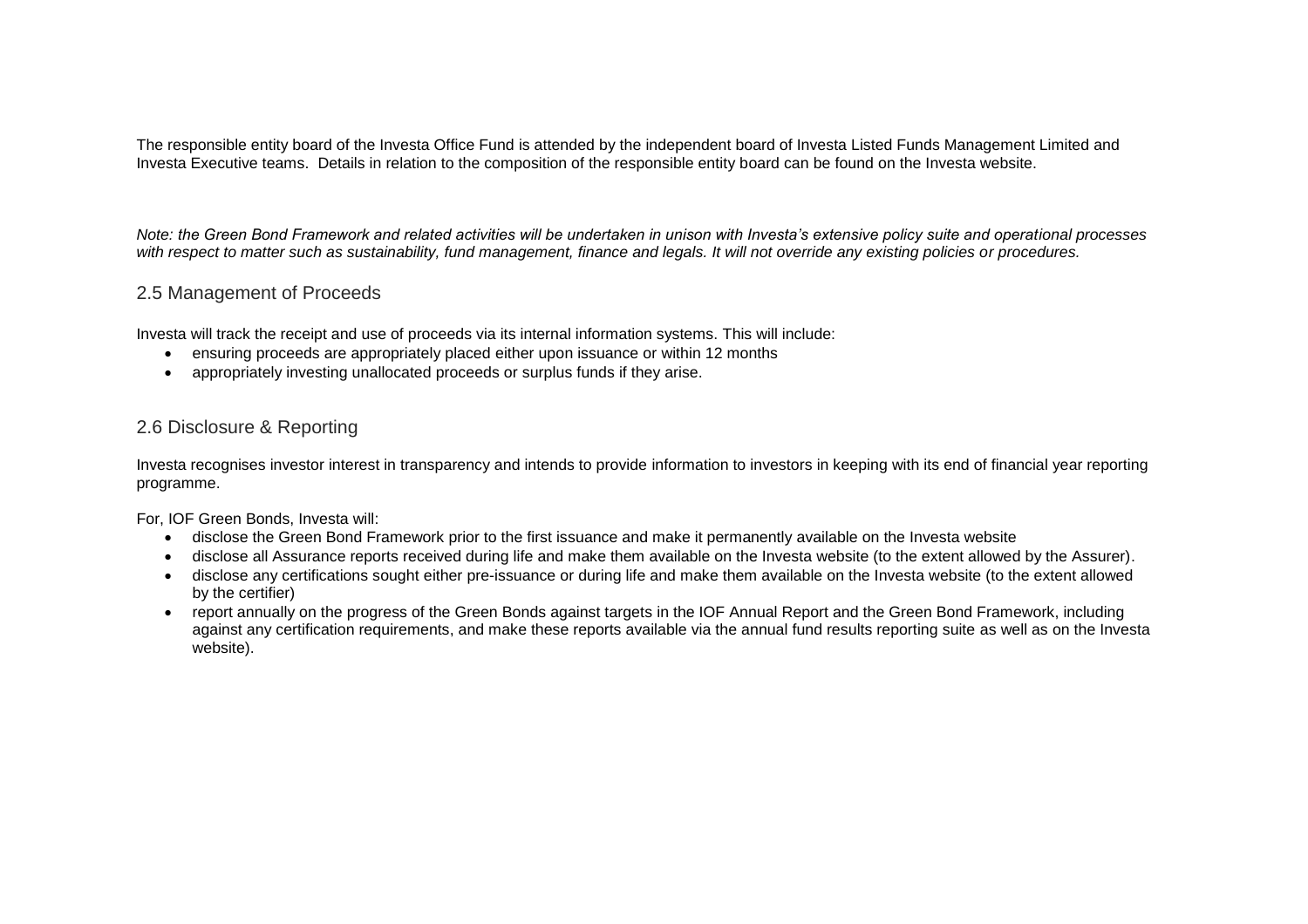# <span id="page-5-0"></span>**Section 3 Issuance Process – CBI Certified Green Bond**

## <span id="page-5-1"></span>3.1 Environmental Objective

The broad environmental objective of the IOF Green Bond is to catalyse the funding of a portfolio office buildings that is continually reducing its emission intensity over time.

This objective is in furtherance of Investa's recently implemented a carbon reduction strategy, "*Getting to Zero*" which outlines a path to net zero emissions by 2040.

It will be achieved by utilising the CBI's low carbon buildings criteria (LCBC) as a benchmark for those buildings in the portfolio earmarked for Green Bond issuance.

#### <span id="page-5-2"></span>3.2 Project & Asset Nomination

IOF manages a portfolio of 22 office buildings with a total book value of A\$3.6billion.

IOF has reviewed this portfolio and identified [5] high quality low carbon buildings to be earmarked for Green Bond issuance on the basis that: - their emissions intensity meet the targets set out in the LCBC; and

- their combined book value of A\$[ **1,012,137,748**]B materially exceeds the intended ~A\$150M face value of the issuance this providing significant headroom for the management of "surplus funds" and contamination risk;

#### <span id="page-5-3"></span>3.3 Technical Specifications of Nominated Projects & Assets

The Earmarked Assets are set out in Appendix 1, along with each of their emissions rating and book value.

IOF will maintain a register of the Earmarked Assets, which will be monitored on an annual basis via its internal information systems to ensure:

- their emissions intensity continues meet the targets set out in the LCBC, with any failing to meet the targets being removed from the register
- their combined book value continues to exceed the face value of the issuance, with any surplus being managed in accordance with section 3.6 below

In addition, IOF will re-run the emissions calculation when:

- new buildings are added into register (this may occur over time as new buildings are brought into IOF's portfolio)
- existing buildings are removed from the register (this may occur over time where a building fails to meet the LCBC, or is sold)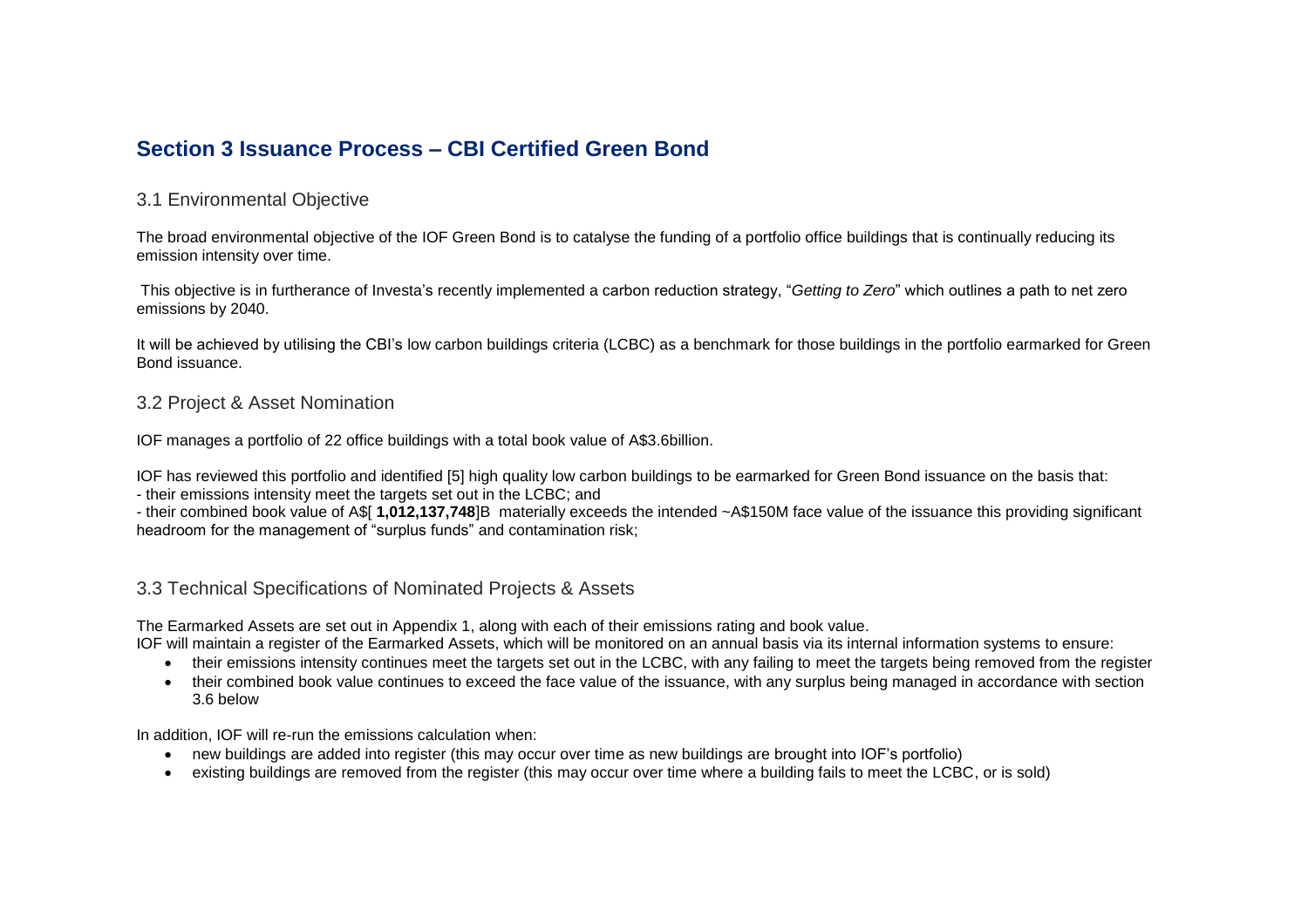## <span id="page-6-0"></span>3.5 Net Proceeds

IOF has identified a selection of low carbon buildings that have a combined book value that is significantly above the value of the Green Bond. Refer section 3.2 for details.

It is anticipated that all of the issuance proceeds will be applied at the outset of the bond tenor, and that they will be applied for the purposes of refinancing the Earmarked Assets.

## <span id="page-6-1"></span>3.6 Tracking & Management of Proceeds

Upon receipt of funds from the Green Bond, the funds will be tagged in IOF's accounting system as proceeds from the Green Bond. Investa's Treasury Team will then apply the funds to repay existing bank debt facilities, associated to the IOF listed assets in Appendix 1. The repayments of the existing bank debt facilities will be tagged via journal entry as use of the Green Bond proceeds.

In the event of either:

- unallocated proceeds (where the proceeds that are not applied in full to the Earmarked Assets at the outset of the bond tenor); or
- surplus funds (where the bond face value exceeds the book value of the Earmarked Assets during the bond tenor)

IOF will review their portfolio to identify whether any other low carbon buildings are available to be included in the Earmarked Asset register.

If there are no other available low carbon buildings, IOF will instruct Investa's Treasury Team to place such proceeds or funds either on cash deposit, in government treasuries or otherwise in accordance with the CBI Standard to ensure the proceeds are not contaminated.

## <span id="page-6-2"></span>3.7 Reporting and Responsibilities

Investa will disclose the following items to investors and make them available on the Investa website:

- the Green Bond Framework
- all Assurance reports received either pre-issuance or during life
- any certifications sought either pre-issuance or during life

Investa will report annually on the progress of the Green Bonds against the CBI criteria in the IOF Annual Report, Investa Sustainability Report, and the Green Bond Framework, including against any certification requirements.

Specifically with regards to:

 Progress and monitoring against CBI criteria, Investa's Sustainability team will be responsible for ongoing monitoring of the Green Bond earmarked assets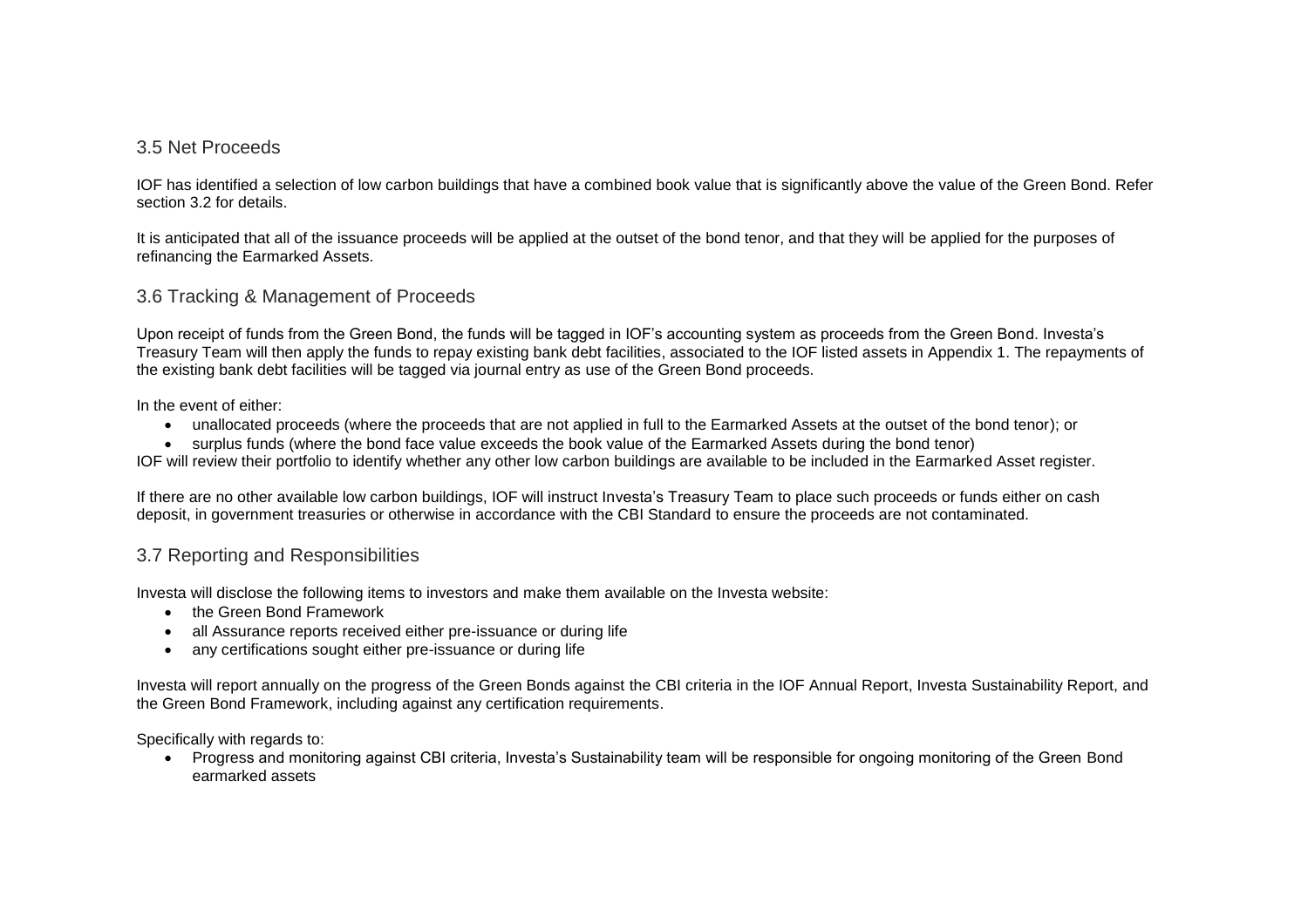- assurance and reporting, Investa's General Manager for Corporate Sustainability will be responsible for ensuring the timeliness of these activities.
- managing surplus funds, Investa's relevant Treasury teams will be responsible for taking the steps to deal with surplus funds appropriately.

For more detail, refer to Appendix 2 Roles and Responsibilities

# <span id="page-7-0"></span>3.8 Record Retention

A dedicated folder has been created in the central document management system StarCentral in the following location; https://starcentral.investa.com.au/Office/RealestateOperations/Sustainability/ProjectsandInitiatives/GreenBond This folder has unrestricted access to all Investa Staff, to ensure open access to reporting information and results.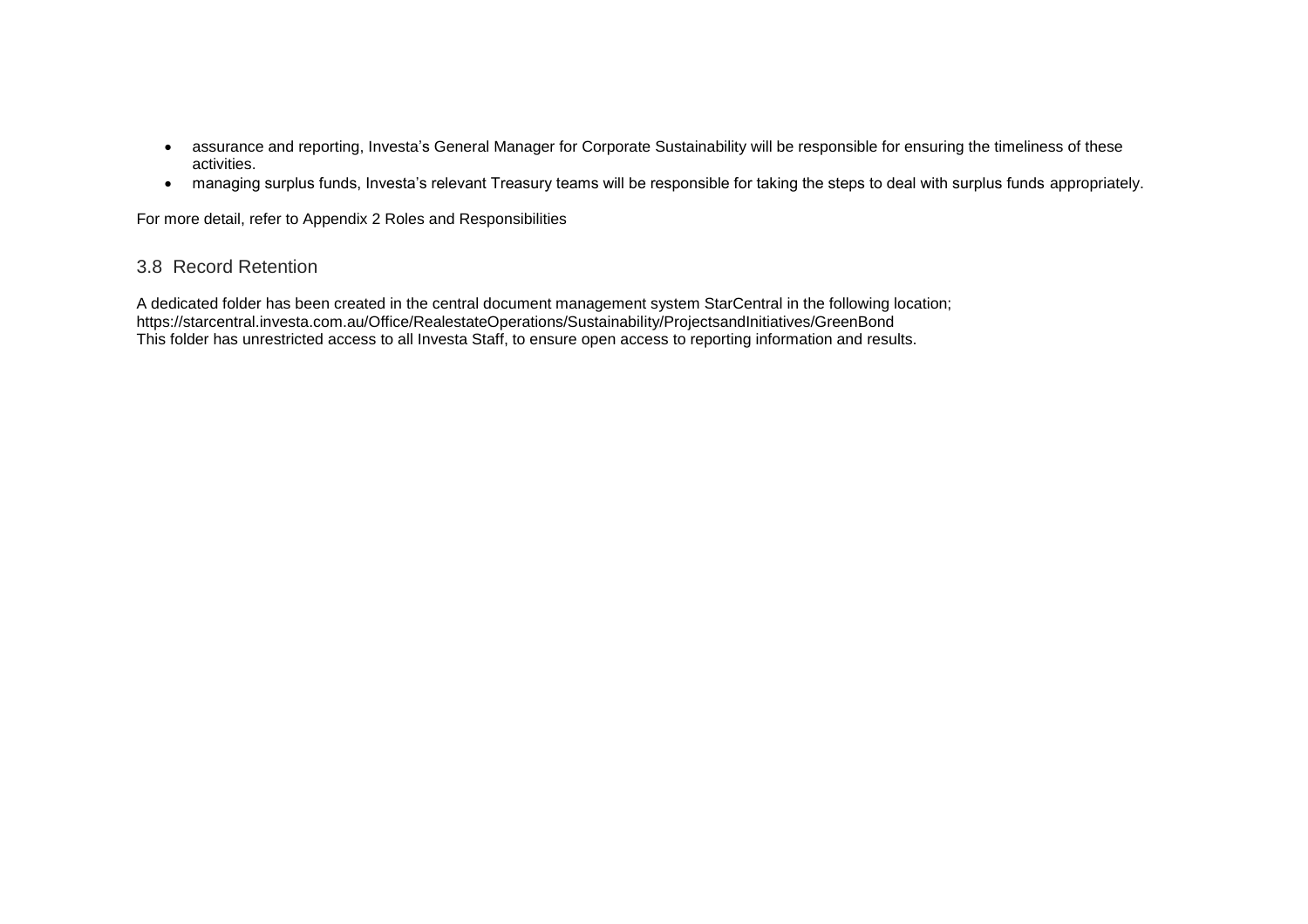# <span id="page-8-0"></span>Appendix 1. Earmarked Asset register

| <b>Building / Asset</b><br><b>Name</b>                                    | <b>CBI Assessment</b>         | <b>Value</b>    | <b>Net Lettable</b><br>Area (m2) | <b>Emissions</b><br><b>intensity</b><br>$(kgCO2-e/m2)$ | <b>CBI Threshold for 10</b><br><b>years @2017</b> | <b>Difference</b> |
|---------------------------------------------------------------------------|-------------------------------|-----------------|----------------------------------|--------------------------------------------------------|---------------------------------------------------|-------------------|
| 140 Creek Street,<br>295 Ann Street &<br>232 Adelaide<br>Street, Brisbane | Low Carbon<br><b>Building</b> | \$321,000,000   | 52,900.00                        | 61.62                                                  | 72.03                                             | 14%               |
| 10-20 Bond Street,<br>Sydney                                              | Low Carbon<br><b>Building</b> | \$251,000,000   | 38,271.00                        | 59.97                                                  | 73.01                                             | 18%               |
| 567 Collins Street,<br>Melbourne                                          | Low Carbon<br><b>Building</b> | \$303,639,606   | 55,172.20                        | 40.74                                                  | 71.38                                             | 43%               |
| 836 Wellington<br>Street, West Perth                                      | Low Carbon<br><b>Building</b> | \$69,516,748    | 11,973.00                        | 40.10                                                  | 56.03                                             | 28%               |
| 66 St Georges<br>Terrace, Perth                                           | Low Carbon<br><b>Building</b> | \$66,981,394    | 11,447.00                        | 52.13                                                  | 56.03                                             | 7%                |
| Portfolio weighted<br>average intensity                                   |                               | \$1,012,137,748 | 169,763.20                       | 52.30                                                  | 69.832                                            | 25%               |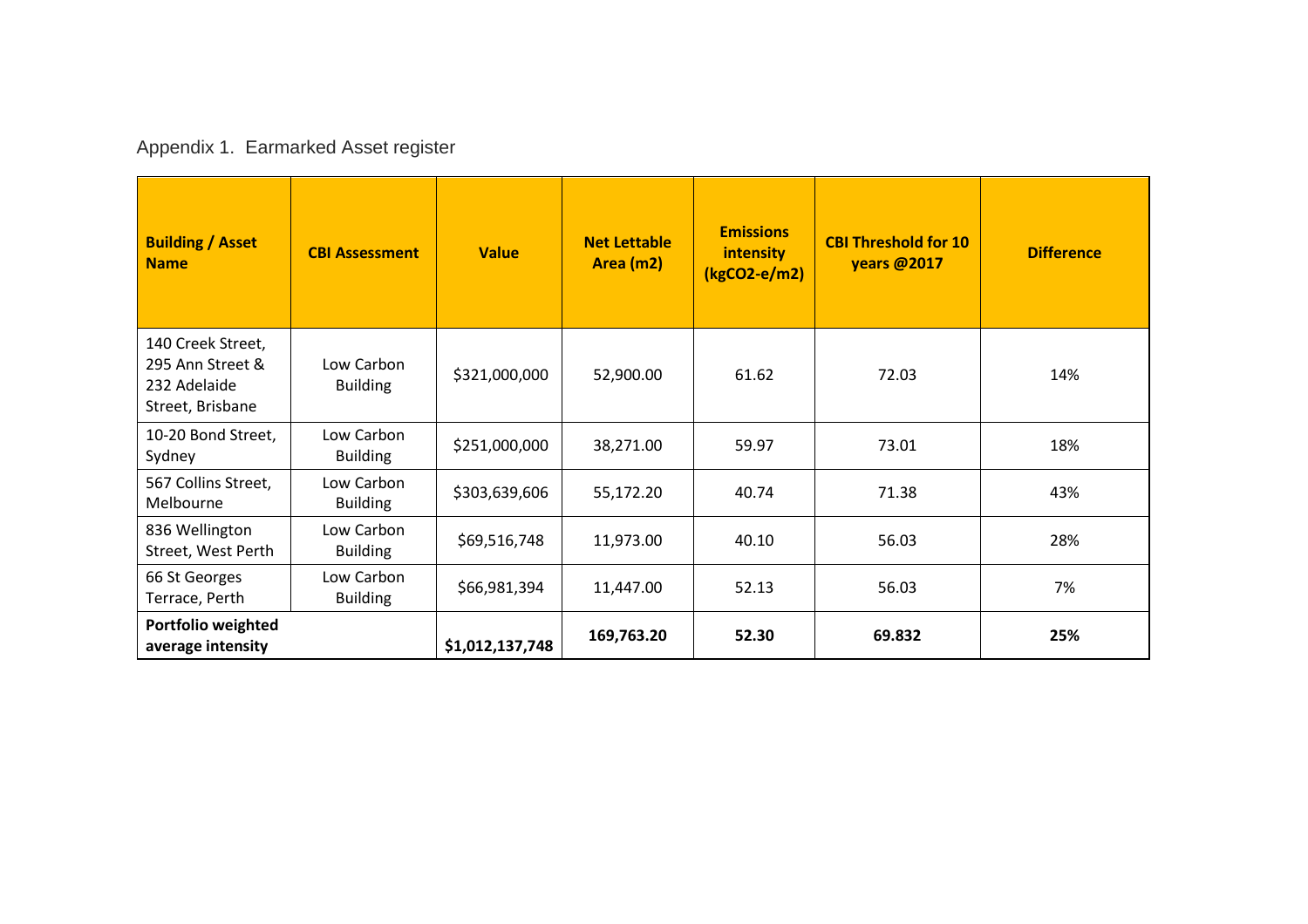<span id="page-9-0"></span>Appendix 2. Roles and Responsibilities

| <b>ROLES &amp; RESPONSIBILITIES</b> |                                                    |                             |                                             |                                                    |                                |                                     |  |  |
|-------------------------------------|----------------------------------------------------|-----------------------------|---------------------------------------------|----------------------------------------------------|--------------------------------|-------------------------------------|--|--|
| <b>TYPE</b>                         | <b>TASK</b>                                        | <b>OBLIGED TO</b>           | <b>METHOD</b>                               | <b>RESPONSIBILITY</b>                              | <b>OCCURRENCE</b>              | <b>SECTION</b><br><b>REFERENCED</b> |  |  |
| <b>Assets</b>                       | Identify eligible<br>assets                        | CBI & EY;<br>Investors      | <b>Against CBI</b><br>targets               | <b>IOM Sustainability</b><br>Manager               | Pre-trade                      | 3.2 Project & Asset<br>Nomination   |  |  |
|                                     | <b>Seek</b><br>assurance &<br>verification         | Investors                   | $EY + CBI$<br>applications<br>and approvals | IOM Sustainability<br>Manager                      | Pre and post trade             | 2.2 Assurance                       |  |  |
|                                     | Monitor and<br>maintain the<br>asset register      | IOM & Investors             | Via half yr<br>reporting                    | IOM Sustainability<br>Manager and Finance<br>teams | Half yearly                    | 2.6 Disclosure &<br>Reporting       |  |  |
|                                     | Monitor asset<br>value v bond<br>face value        | Investors                   | Via half yr<br>reporting                    | Fund Manager                                       | Half yearly                    | 3.2 Project & Asset<br>Nomination   |  |  |
| <b>Use of Proceeds</b>              | Tag investor<br>trade as<br>"Green Bond"           | $CBI, EY +$<br>Investors    | Accounting<br>system                        | <b>IOF Financial Controller</b>                    | Trade date                     | 2.1 Use of Proceeds                 |  |  |
|                                     | Tag outgoing<br>funds as<br>"Green Bond"           | $CBI, EY +$<br>Investors    | Accounting<br>system                        | <b>IOF Financial Controller</b>                    | <b>Transfer date</b>           | 3.5 Net Proceeds                    |  |  |
| <b>Surplus Funds</b>                | Advise of<br>surplus funds                         | CBI + Investors             | CBI approved<br>investments                 | <b>Assistant Treasurer</b>                         | As and when<br>required by CBI | 2.5 Management of<br>Proceeds       |  |  |
|                                     | Appropriate<br>management<br>of surplus<br>funds   | CBI + Investors             | CBI approved<br>investments                 | <b>Assistant Treasurer</b>                         | As and when<br>required by CBI | 2.5 Management of<br>Proceeds       |  |  |
| <b>Bond</b><br><b>Documentation</b> | Pricing<br>supplement<br>"Green Bond"<br>compliant | $CBI$ , $EY +$<br>Investors | Pricing<br>suppliant Doc                    | <b>Assistant Treasurer</b>                         | <b>Trade Date</b>              | <b>NA</b>                           |  |  |